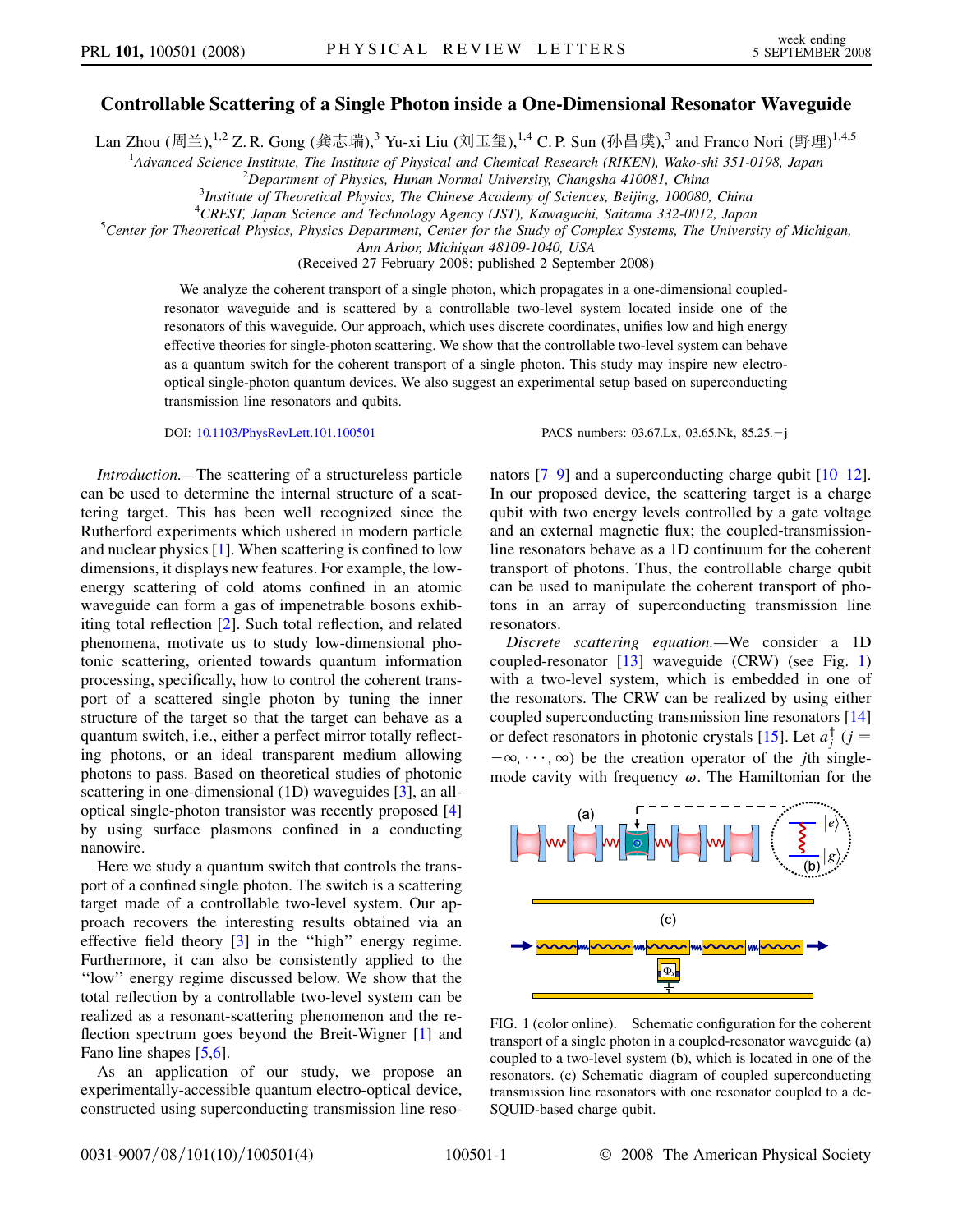<span id="page-1-0"></span>CRW is given by

$$
H_c = \omega \sum_j a_j^{\dagger} a_j - \xi \sum_j (a_j^{\dagger} a_{j+1} + \text{H.c.})
$$
 (1)

with the intercavity coupling constant  $\xi$ , which describes photon hopping from one cavity to another. Here, we assume that all resonators have the same frequency  $\omega$ and  $\hbar = 1$ . The Hamiltonian [\(1](#page-1-0)) describes a typical tightbinding boson model, which has the dispersion relation  $\Omega_k = \omega - V_k$ , with  $V_k = 2\xi \cos(lk)$ . Below, the lattice constant  $l$  is assumed to be unity. In the low-energy regime, corresponding to *long wavelengths* ( $\lambda \gg l$ ), the spectrum is quadratic:  $\Omega_k \simeq \omega_{\xi} + \xi k^2$ , with  $\omega_{\xi} = \omega - 2\xi$ . At the *matching condition* ( $\lambda \sim 4l$ ), the spectrum is linear:  $\Omega_k \approx$  $\omega_{\xi} \pm 2\xi k$ . In contrast to the similar configurations in Refs. [16–19], here only one two-level system, with ground state  $|g\rangle$ , excited state  $|e\rangle$  and transition energy  $\Omega$ , is located inside one of coupled cavities. Moreover, Refs. [16–18] use several approximations which we do not make here, making the treatment here more physical, since we have exact solutions. For convenience, we take the 0th cavity as the coordinate-axis origin and we also assume that a two-level system is located in this 0th cavity [20]. Under the rotating wave approximation, the interaction between the 0th cavity field and the two-level system is described by a Jaynes-Cummings Hamiltonian

$$
H_I = \Omega |e\rangle\langle e| + J(a_0^{\dagger}|g\rangle\langle e| + |e\rangle\langle g|a_0), \tag{2}
$$

with the coupling strength  $J$ .

<span id="page-1-1"></span>To study the 1D single-photon elastic scattering described by the total Hamiltonian  $H = H_c + H_l$ , we assume the stationary eigenstate

$$
|\Omega_k\rangle = \sum_j u_k(j) a_j^{\dagger} |0\rangle |g\rangle + u_e |0\rangle |e\rangle, \tag{3}
$$

when a single photon comes from the left with eigenenergy  $\Omega_k$ . Here,  $|0\rangle$  is the vacuum state of the cavity field, and  $u_e$ is the probability amplitude of the two-level system in the excited state. This  $H|\Omega_k\rangle = \Omega_k|\Omega_k\rangle$  results in the discrete scattering equation

$$
(V_k + JG_k \delta_{j0})u_k(j) = \xi[u_k(j+1) + u_k(j-1)].
$$
 (4)

Here, the Green function  $G_k = G_k(\Omega) = J/(\Omega_k - \Omega)$ , and  $u_e = G_k u_k(0)$  relates the excited-state amplitude  $u_e$ with the single-photon amplitude  $u_k(0)$ .

Reflection and transmission amplitudes.—Equation [\(3\)](#page-1-1) presents a complete set of stationary states of the total system for single-photon processes. The scattering equation  $V_k u_k(j) = \xi[u_k(j + 1) + u_k(j - 1)]$  for  $j \neq 0$  has the solution

$$
u_k(j) = \begin{cases} u_{Lk}(j) = e^{ikj} + re^{-ikj}, & j < 0\\ u_{Rk}(j) = se^{ikj}, & j > 0 \end{cases}
$$
 (5)

with transmission and reflection amplitudes  $s$  and  $r$ . The continuous condition  $u_k(0^+) = u_k(0^-)$  and the eigenvalue <span id="page-1-2"></span>equation  $(V_k + JG_k)u_k(0) = \xi[u_k(1) + u_k(-1)]$  at  $j = 0$ determine the reflection amplitude

$$
r = J^{2}[2i\xi \sin k(\omega - \Omega - 2\xi \cos k) - J^{2}]^{-1}
$$
 (6)

and the transmission amplitude s, with the constraints  $s =$  $r + 1$  and  $|s|^2 + |r|^2 = 1$ .

As shown below, Eq. ([6](#page-1-2)) is a very useful result. Figures 2 (a) and  $2(c)$  show the reflection coefficient  $R(k) = |r(k)|^2$ versus the momentum  $k$  of the incident photons, while Figs. 2(b) and 2(d) plot the reflection coefficient  $R(\Delta) =$  $|r(\Delta)|^2$  versus the detuning  $\Delta = \Omega_k - \Omega$ . Figure 2(b) represents a Breit-Wigner-like line shape around the resonance  $\Delta = 0$ , where the line width is proportional to  $J^2$ . At the resonance, the photon is completely reflected and the single two-level system behaves as a perfect mirror. Therefore, when the two-level system has a tunable transition energy, it can be used as a quantum switch to control the coherent transport of photons.

Because of the nonlinear dispersion relation  $\Omega_k = \omega$  –  $2\xi \cosh |r(k)|^2$  in Figs. 2(a) and 2(c) shows a more general line shape, beyond the Breit-Wigner [1] and Fano [5] line shapes. Indeed, Eq. [\(6](#page-1-2)) is very general as it can directly provide results in different physical limits. When  $|\Delta|$  <  $|\delta_{\xi}|$ , as shown in Fig. [3,](#page-2-0) the generalized Fano-like line shape of the reflection spectrum

$$
R(\Delta) = \frac{\eta(1 + \Delta/\delta_{\xi} + \Delta^2/\delta_{\xi}^2)}{(\Delta/\delta_{\xi} + y_0)^2 + \Gamma^2}
$$
(7)

<span id="page-1-4"></span>is approximately obtained from Eq. ([6\)](#page-1-2). Here,  $\eta$  =  $J^4(J^4 - 4\xi \delta_{\xi}^3)^{-1}$ , the detuning  $\delta_{\xi} = \omega - \Omega - 2\xi$ ,  $y_0 =$  $\eta/2$ , and  $\Gamma^2 = \eta(1 - \eta/4)$ .

<span id="page-1-3"></span>When  $\lambda \sim 4l$ , the Breit-Wigner line shape [1]

$$
r = -iJ^{2}[2\xi(\omega_{\pi} - \Omega \pm 2\xi k) + iJ^{2}]^{-1}
$$
 (8)

is also straightforwardly obtained from Eq. ([6](#page-1-2)) by expand-



FIG. 2 (color online). The reflection coefficient  $R$  (blue solid line) and the transmission coefficient,  $1 - R$  (red dashed line) as a function of either the momentum k or the detuning  $\Delta = \Omega_k$  –  $\Omega$ , when  $\omega = \Omega = 5$  with intercavity coupling  $\xi = 2$ , [for (a), (b)]; and  $\omega = 5$ ,  $\Omega = 6$  with  $\xi = 1$  [for (c),(d)]. Parameters are in units of J.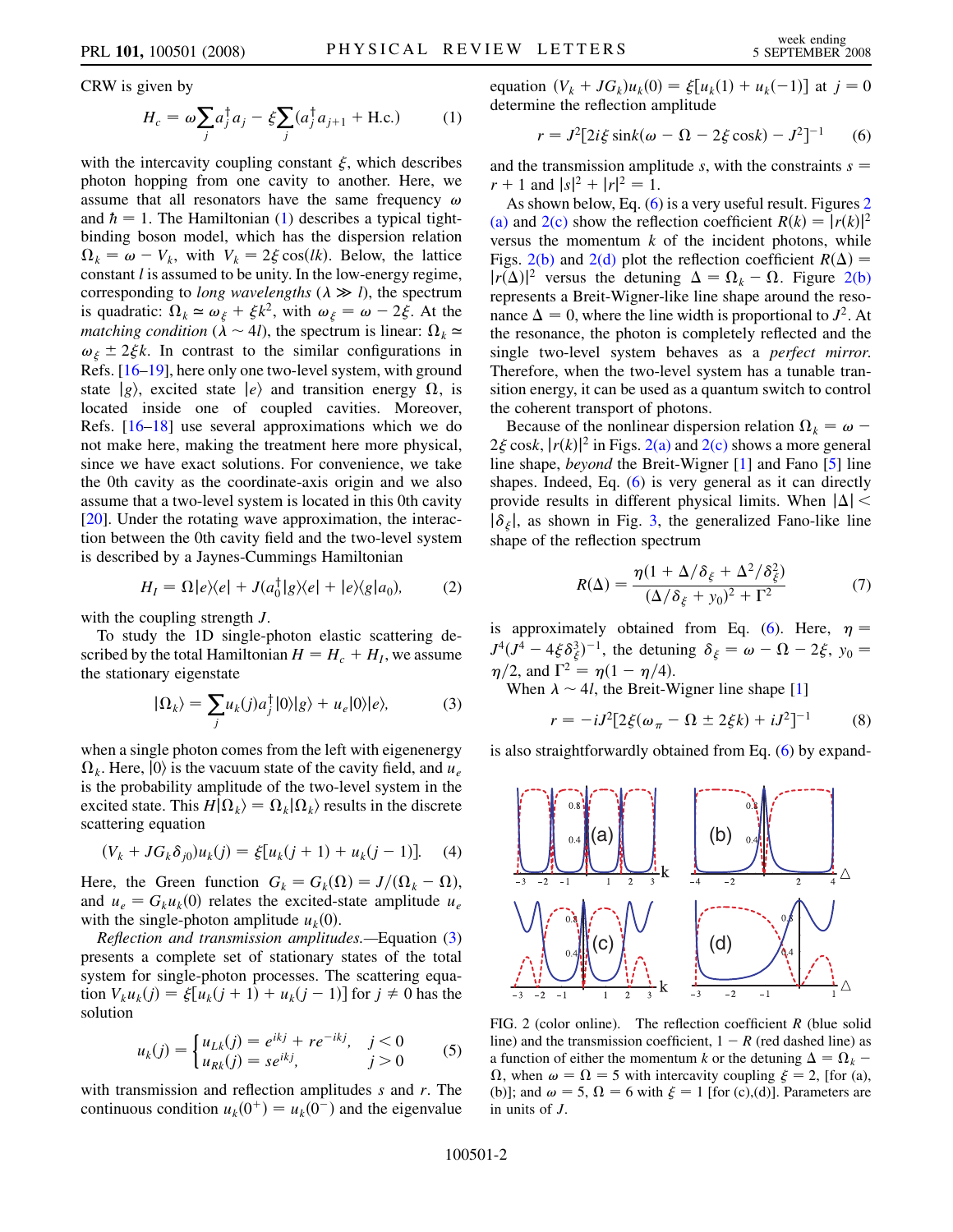<span id="page-2-0"></span>

FIG. 3 (color online). Comparison between the Fano-like line shape (blue solid line) in Eq. [\(7\)](#page-1-4) and the Fano line shape (red dashed line) given by  $F(\Delta) = (\Delta/\delta_{\xi} + y_0 - q\Gamma)^2 \times$  $[(\Delta/\delta_{\xi} + y_0)^2 + \Gamma^2]^{-1}$  at  $\delta_{\xi} = -3$  and  $\xi = 0.01$ , where all the parameters are in units of J. The detunings are  $\Delta = \Omega_k$  –  $\Omega$  and  $\delta_{\xi} = \omega - \Omega - 2\xi$ .

ing the cosine around  $k = \pm \pi/2$ , where  $\omega_{\pi} = \omega - \pi \xi$ . Equation [\(8\)](#page-1-3) was also derived from the continuous field theory in Ref. [3]. Indeed, in this limit  $(\lambda \sim 4l)$ , the Hamiltonian  $H_c$  for the CRW can be approximated by  $H_c = \sum_j (\omega_\pi \pm 2\xi k) a_k^\dagger a_k$ , producing a linear dispersion relation as in Ref. [3].

Low-energy effective theory.—Let us now consider the long-wavelength regime  $(\lambda \gg l)$  and use the low-energy effective theory to consistently describe the scattering of the confined photons. In this regime,  $k$  is so small that  $\cos k \approx 1 - k^2/2$ , and  $\sin k \approx k$ ; thus, Eq. [\(6\)](#page-1-2) becomes

$$
r \simeq -iJ^{2}[2k\xi(\xi k^{2} + \omega_{\xi} - \Omega) + iJ^{2}]^{-1}.
$$
 (9)

<span id="page-2-1"></span>The result in Eq.  $(9)$  $(9)$ , obtained from Eq.  $(6)$  $(6)$  $(6)$ , can also be explained using the low-energy effective field theory described by the effective Hamiltonian

<span id="page-2-2"></span>
$$
H = \int_{-\infty}^{\infty} dx \varphi^{\dagger}(x) (\omega_{\xi} - \xi \partial_x^2) \varphi(x) + \Omega |e\rangle\langle e|
$$
  
+ 
$$
\int_{-\infty}^{\infty} dx J \delta(x) [\varphi^{\dagger}(x)] g \rangle\langle e| + \text{H.c.}].
$$
 (10)

Here, the field operator  $\varphi(x) = \int_{-\infty}^{\infty} dk \exp(ikx) a_k$  satisfies the commutation relation  $[\varphi(x), \varphi^{\dagger}(x')] = \delta(x - x')$ . Equation [\(10](#page-2-2)) can be derived from the momentum space representation of the total Hamiltonian

$$
H = \sum_{k=0}^{N-1} \Omega_k \hat{a}_k^\dagger \hat{a}_k + \Omega |e\rangle\langle e| + \sum_{k=0}^{N-1} \left(\frac{J \hat{a}_k^\dagger}{\sqrt{N}} |g\rangle\langle e| + \text{H.c.}\right) \tag{11}
$$

with  $\Omega_k = \omega_{\xi} + \xi k^2/2$ .

We now study single-photon scattering by a two-level system using the effective field theory in Eq.  $(10)$  $(10)$  $(10)$ . Let us consider one photon, with energy  $\Omega_k$ , incident from the left. The elastic scattering analysis assumes the stationary state  $|\Omega_k\rangle = \int_{-\infty}^{\infty} dx u_k(x) \varphi^{\dagger}(x) |0\rangle |g\rangle + u_e |0\rangle |e\rangle$ . Here, the conservation of total excitation  $\sum_{k} n_k + |e\rangle\langle e| = 1$  is used. The eigenequation  $H|\Omega_k\rangle = \Omega_k|\Omega_k\rangle$  provides a system of equations for the single-photon probability ampli<span id="page-2-3"></span>tudes  $u_k(x)$  and the excited-state population  $u_e$ , which results in a scattering equation with resonance pole

$$
\xi \partial_x^2 u_k(x) = G_k \delta(x) u_k(0) + (\omega_{\xi} - \Omega_k) u_k(x).
$$
 (12)

Then the photon scattering can be described by Eq.  $(12)$  $(12)$ , which can be solved by assuming  $u_k(x) = \exp(ikx) +$  $r \exp(-ikx)$ , for  $x < 0$ , and  $u_k(x) = s \exp(ikx)$ , for  $x > 0$ . The reflection amplitude in Eq. [\(9\)](#page-2-1) can be obtained from Eq. [\(12\)](#page-2-3) with the boundary condition due to the  $\delta$ -function

$$
\xi \left[ \frac{\partial}{\partial x} u_k(\epsilon) - \frac{\partial}{\partial x} u_k(-\epsilon) \right] = \frac{J^2 u_k(0)}{\Omega_k - \Omega} \tag{13}
$$

and the continuity  $u_k(\epsilon) = u_k(-\epsilon)$ .

Physical implementation.—To demonstrate our theoretical results on the reflection and transmission line shapes beyond the Breit-Wigner and Fano line shapes, we now propose an experimentally accessible quantum device shown in Fig.  $1(c)$ , that uses superconducting transmission line resonators and a dc-SQUID-based charge qubit [7,9,10]. Here, the charge qubit acts as the scattering target, and its internal structure (e.g., the transition frequency) is controllable by both the voltage applied to the gate and the external flux through the SQUID loop. The coupled coplanar transmission line resonators, constructed by cutting the superconducting transmission line into  $N$  equal segments [14], provide the continuum for the coherent transport of photons. The coupling  $\zeta$  between two neighboring transmission line resonators is realized via dielectric materials (it depends on the concrete coupling mechanism). Then the Hamiltonian of the coupled-resonator waveguide is the same as that in Eq.  $(1)$  $(1)$ .

The energy eigenstates of the charge qubit [11,12] are defined by  $|e\rangle = \cos(\theta/2)|0\rangle - \sin(\theta/2)|1\rangle$  and  $|g\rangle =$  $\sin(\theta/2)|0\rangle + \cos(\theta/2)|1\rangle$ , with the transition frequency  $\Omega = \sqrt{B_z^2 + B_x^2}$  for  $\theta = \arctan(B_x/B_z)$ .  $|0\rangle$  and  $|1\rangle$  are charge eigenstates representing the excess Cooper pairs on the superconducting island. The parameter  $B_z =$  $4E_C(2n_g - 1)$ , with the charging energy  $E_C = e^2/2(C_g +$  $2C_J$ ) and  $n_g = C_gV_g/2e$ , can be controlled by the voltage  $V_g$  applied to the gate capacitance  $C_g$ . Here  $C_J$  is the capacitance of the Josephson junction. The parameter  $B_x = 2E_J \cos(\pi \Phi_x/\Phi_0)$ , with the Josephson energy  $E_J$ , can be changed by the external magnetic flux  $\Phi_x$  through the SQUID loop.

As in Ref. [9], we assume that the charge qubit is placed in the antinode of the single-mode quantized electric field in the transmission line resonator with length L. Therefore, the quantized voltage  $V_q = (\hat{a} + \hat{a}^\dagger)\sqrt{\omega/(Lc)}$ , induced by the quantized electric field, is also applied to the charge qubit via the gate capacitance  $C_g$ . Here  $\omega$  is the frequency of the quantized field,  $c$  is the capacitance per unit length of the transmission line. The coupling strength  $J =$  $(e \sin\theta C_g/C_\Sigma) \sqrt{\omega/(Lc)}$  between the qubit and the resona-